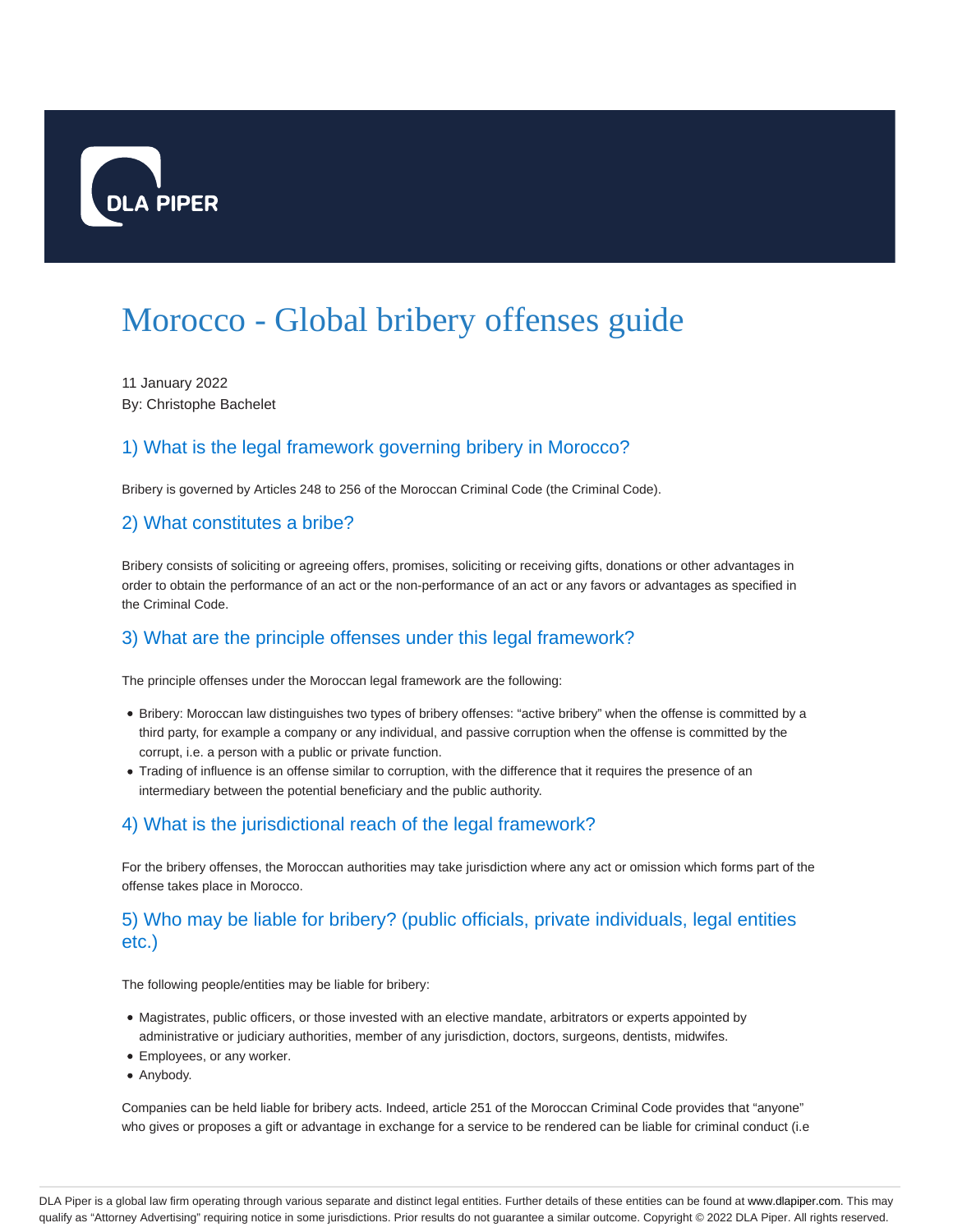individuals or companies).

The penalties for each category of person differ and are set out in section 12 below.

#### 6) Can a parent company be liable for its subsidiary's involvement in bribery?

There are no specific rules regarding the liability of parent companies for the acts of their subsidiaries. The Moroccan Code of Good Corporate Governance Practices imposes ethics rules on companies with a view to avoiding unlawful acts by such entities.

# 7) Are facilitation payments (i.e. small payments to speed up routine governmental action) considered bribes?

Yes, provided they meet the criteria, facilitation payments are considered bribery, no matter how small the amount.

#### 8) Does the legal framework restrict political and charitable contributions?

A political or charitable contribution could be considered a bribe if it is given or received for the purpose of obtaining the performance of an act or the non-performance of an act or any favors or advantages in breach of the Criminal Code.

#### 9) Does the legal framework place restrictions on corporate hospitality?

The criminal code makes no express provisions with regard to corporate hospitality and any financial or other advantage given in that context would fall to be assessed by reference to the provisions described in this note.

#### 10) Are there any defenses for bribery offenses?

There are no specific statutory defenses to charges except an exemption of liability in case of denunciation (please see point 12 below for further details).

#### 11) What are the key regulatory or enforcement bodies with regard to bribery?

Morocco signed the United Nations Convention against Corruption on 9 December 2003 and ratified it on 9 May 2007. Article 6 of the said Convention requires states party to the Convention to establish one or more bodies responsible for preventing corruption. These are L'Instance Nationale de la Probité de la Précention et de la Lutte contre la corruption and Commission Lutte contre la Corruption (CGEM).

#### 12) What are the legal consequences of being found guilty of bribery offenses?

Magistrates, public officers, or invested with an elective mandate, arbitrators or experts appointed by administrative or judiciary authorities, member of any jurisdiction, doctors, surgeons, dentists, midwifes are subject to punishment from two to five years of imprisonment and a fine from MAD2,000 to MAD50,000.

Employees, or any worker are subject to punishment from one to three years of imprisonment and a fine from MAD5,000 to MAD50,000.

Any person in cases of traffic of influence can be subject to punishment from two to five years of imprisonment and a fine from MAD5,000 to MAD100,000.

The Criminal Code also provides for the confiscation of any articles or material obtained as a result of the bribery (i.e. the proceeds of crime), which may include the income attributable to any contract obtained through corruption, and not just the value of the bribe paid.

A director convicted of a corruption offense is likely to be disqualified from holding a directorial position for a maximum period of ten years.

#### 13) Are deferred prosecution agreements (DPAs) or other similar settlement

DLA Piper is a global law firm operating through various separate and distinct legal entities. Further details of these entities can be found at www.dlapiper.com. This may qualify as "Attorney Advertising" requiring notice in some jurisdictions. Prior results do not guarantee a similar outcome. Copyright © 2022 DLA Piper. All rights reserved.